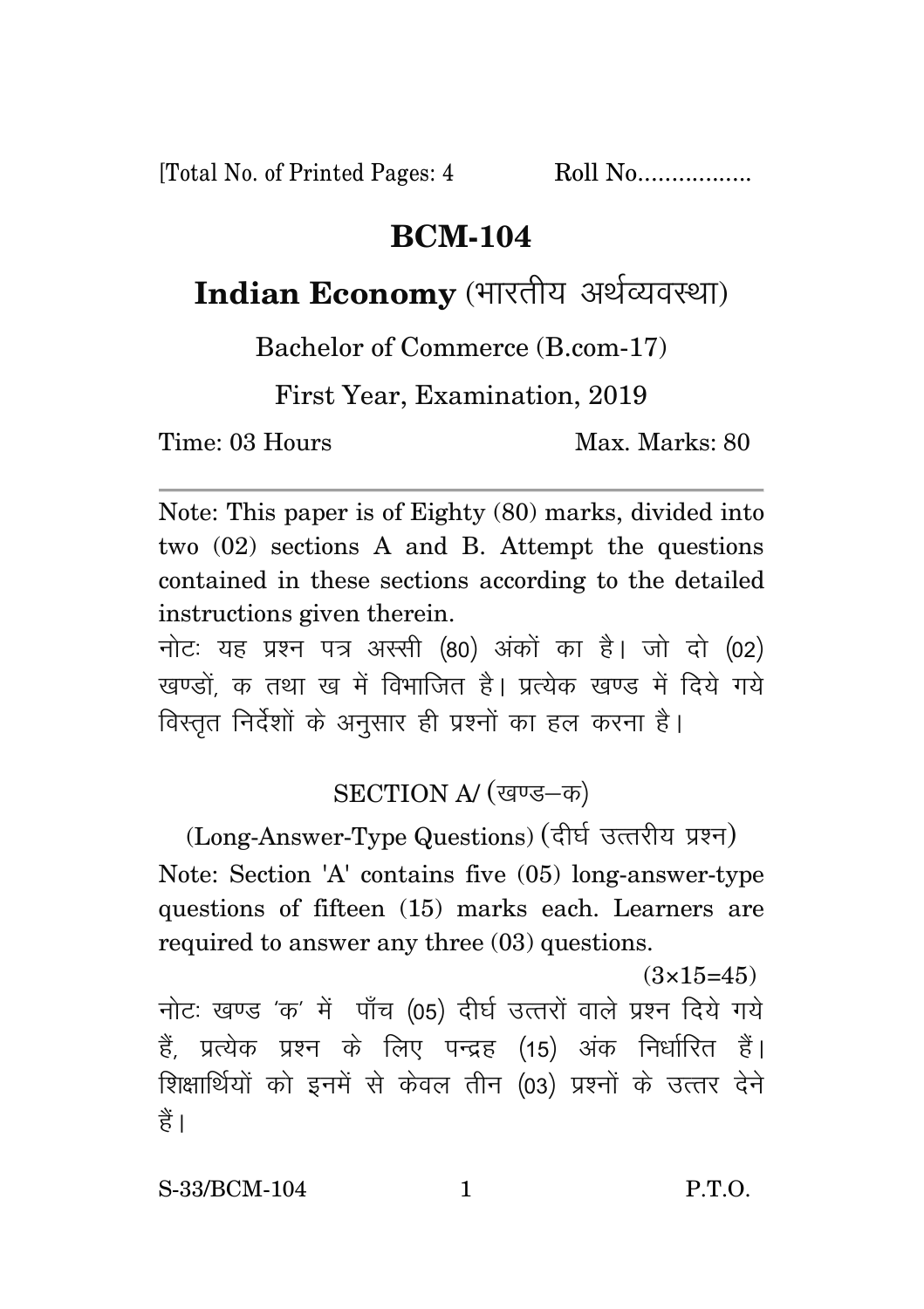1. What are major economic reforms? Narrate the positive impact of economic reforms on Indian economy.

मुख्य आर्थिक सुधार क्या हैं? भारतीय अर्थव्यवस्था पर आर्थिक सुधारों के सकारात्मक प्रभाव का वर्णन कीजिए।

- 2. What is meant by inflation? Suggest remedial measures to control inflation. मुद्रा स्फीति से आपका क्या अभिप्राय है? मुद्रा स्फीति को रोकने के लिए सुझाव प्रस्तुत कीजिए।
- 3. Focus on problems of small scale industries. Discuss the steps taken by the Govt. of India to solve their problems.

भारत में लघू उद्योगों की समस्याओं पर प्रकाश डालिए। भारत सरकार ने इनके समाधान के लिए क्या कदम उठाये

4. What do you mean by agricultural productivity? Narrate the reasons for low productivity in Indian agriculture.

कृषि की उत्पादकता से आप क्या समझते हैं? भारतीय कृषि की कम उत्पादकता के कारण लिखिए।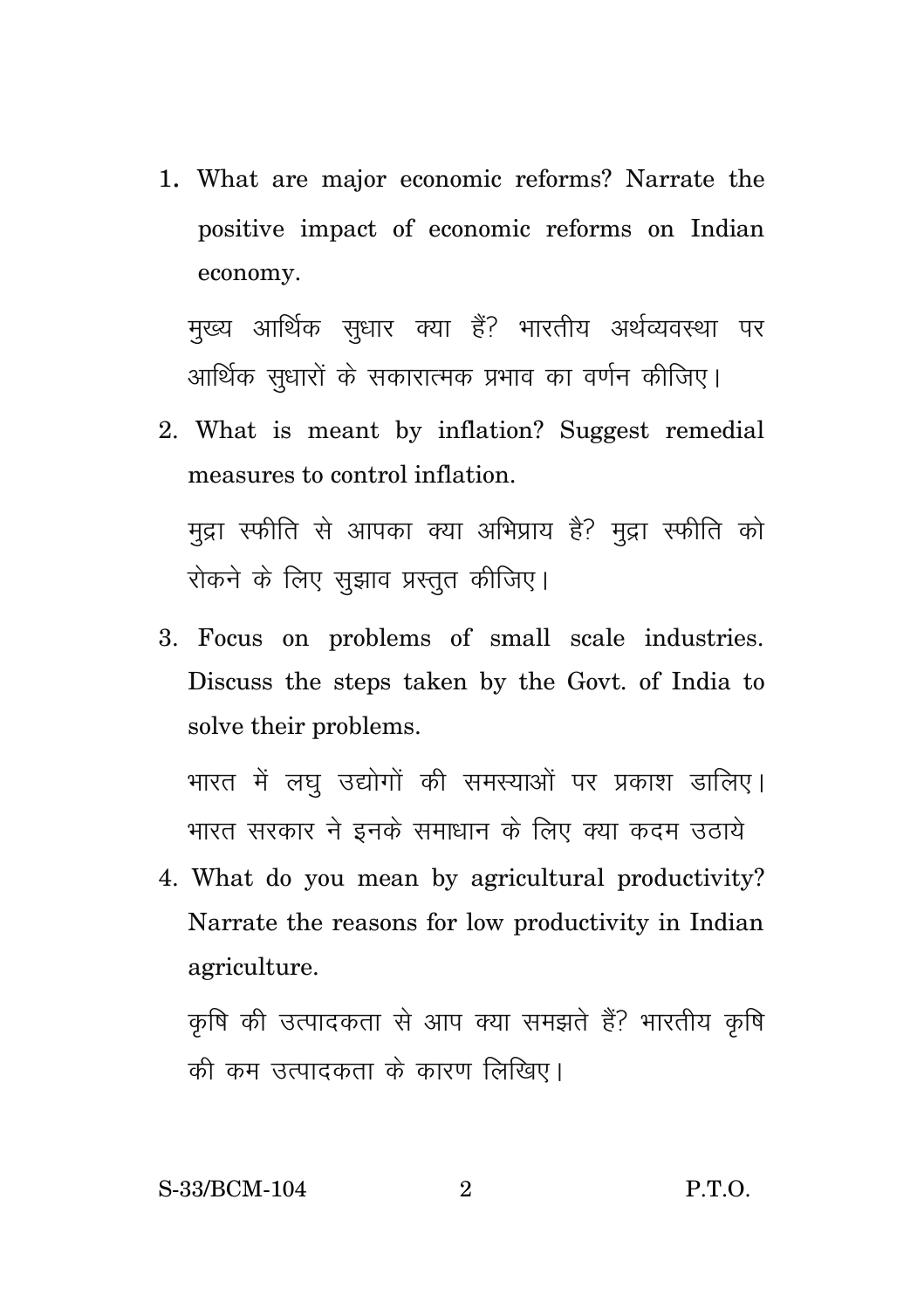5. Explain the methods of national income accounting in India.

भारत में राष्टीय आय लेखांकन की विधियों को समझाइए ।

Section B / (खण्ड-ख) (Short Answer Type Questions) (लघ उत्तरों वाले प्रश्न)

Note: Section 'B' contains eight (08) short-answer type questions of seven (07) marks each learners are required to answer any five (05) question only.  $(5 \times 7 = 35)$ 

नोटः खण्ड 'ख' में आठ (08) लघु उत्तरों वाले प्रश्न दिए गये हैं. प्रत्येक प्रश्न के लिए सात (07) अंक निर्धारित हैं। शिक्षार्थियों को इनमें से केवल पाँच (05) प्रश्नों के उत्तर देने हैं

- 1. Distinguish between small industry and cottage industry. लघु उद्योग एवं कूटीर उद्योग में क्या अन्तर है?
- 2. Write an introduction of MUDRA Bank.

मुद्रा बैंक का परिचय दीजिए।